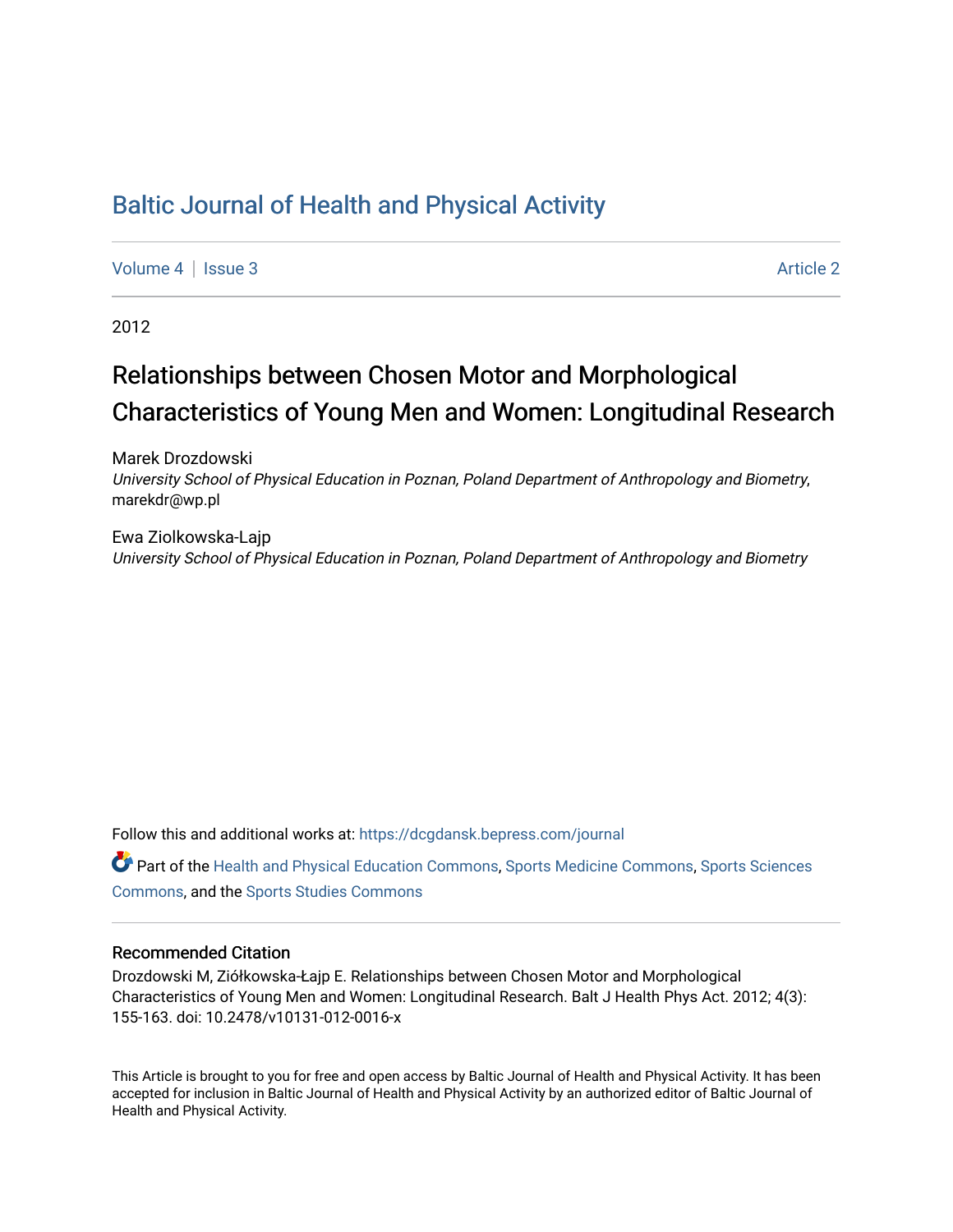VERSITA ORIGINAL ARTICLE

DOI: 10.2478/v10131-012-0016-x

|                                                                                                                                                                                                                | <b>Relationships between Chosen Motor</b><br>and Morphological Characteristics of Young Men<br>and Women: Longitudinal Research                                                                                                                                                                                                                                                                                                                       |
|----------------------------------------------------------------------------------------------------------------------------------------------------------------------------------------------------------------|-------------------------------------------------------------------------------------------------------------------------------------------------------------------------------------------------------------------------------------------------------------------------------------------------------------------------------------------------------------------------------------------------------------------------------------------------------|
| <b>Authors' Contribution:</b><br>A - Study Design<br>B - Data Collection<br>C - Statistical Analysis<br>D - Data Interpretation<br>E - Manuscript Preparation<br>F - Literature Search<br>G - Funds Collection | Marek Drozdowski <sup>(A, B, C, D, E)</sup> , Ewa Ziółkowska-Łajp <sup>(A, B, C, D)</sup><br>University School of Physical Education in Poznan, Poland<br>Department of Anthropology and Biometry                                                                                                                                                                                                                                                     |
|                                                                                                                                                                                                                | Key words: secular trend, physical activity                                                                                                                                                                                                                                                                                                                                                                                                           |
| <b>Background:</b>                                                                                                                                                                                             | <b>Abstract</b><br>Disadvantageous tendencies bound with a growing distance between the somatic<br>development and motor condition of children and youth raise well understood anxiety,<br>as these phenomena endanger health and fitness of future generations. The aim of<br>this work is to verify if the above-mentioned phenomenon may be referred to youth<br>groups for whom physical activity and motor development are important elements of |
| <b>Material/Methods:</b>                                                                                                                                                                                       | everyday life.<br>Between 1983 and 2009 data on a total of 7,663 men and 7,368 women from Poznan<br>AWF (University School of Physical Education) were collected annually at the same<br>time each year. Information was collected on the body height and mass, and the                                                                                                                                                                               |
| <b>Results:</b>                                                                                                                                                                                                | vertical jump test. The maximum anaerobic work was calculated.<br>In both men and women there was a tendency for a negative association between<br>body dimensions and fitness. A correlation analysis revealed a strong relationship<br>between body height and mass, directly proportional tendencies, at p<0.05 signifi-<br>cance level, and better performance on the vertical jump test associated with higher                                   |
| <b>Conclusions:</b>                                                                                                                                                                                            | maximum anaerobic work.<br>Summing up, it is possible to suppose that along with stabilization of the economic<br>situation of the state one should expect maintaining the progress of the secular trend<br>in the case of somatic features; unfortunately, at the same time we will probably ob-<br>serve a slump in motor development.                                                                                                              |
| Word count: 3,350<br>Tables: 2<br>Figures: 10<br>References: 19                                                                                                                                                | Received: April 2012<br>Accepted: August 2012<br>Published: October 2012                                                                                                                                                                                                                                                                                                                                                                              |
| Corresponding author:<br>Marek Drozdowski, Ph.D.<br>Department of Anthropology and Biometry                                                                                                                    |                                                                                                                                                                                                                                                                                                                                                                                                                                                       |

University School of Physical Education in Poznan Ul. Królowej Jadwigi 27/39, 61-871 Poznan, Poland e-mail: marekdr@wp.pl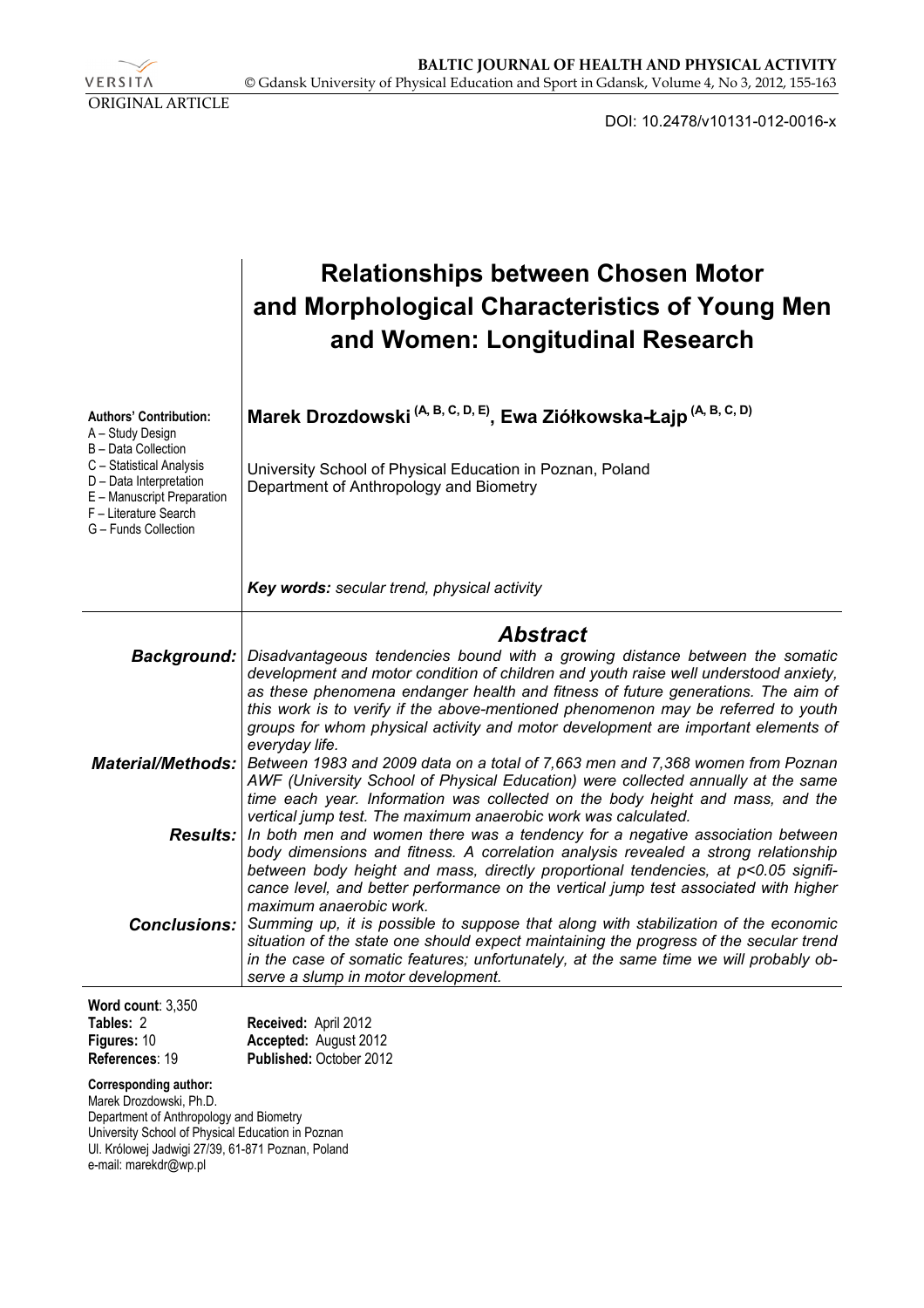#### **Introduction**

Young people taking up education at the academic level constitute the germ of future elites of the country. In the case of young people undertaking studies at colleges of physical education these future elites are supposed to be the model of pro-healthy and active lifestyle for the rest of society. Therefore, all worrying and negative phenomena occurring in this group should constitute an alerting signal about the possibility of copying them to the society as a whole, in particular when these changes have a long-term or even a secular character.

The secular trend is a sequence of changes in the phenotype occurring in consecutive generations, hence an interchangeable term for this phenomenon is "generation changes" and "long-term tendencies of transformations", while originally it was understood as a sequence of changes happening in the course of a century, i.e. 100 years [1, 2]. It is assumed that reversals of the secular trend are determined by changes in the economic situation and welfare of social groups on whose basis analysis is carried out and conclusions come. The direction of the trend, its dynamics and power are determined with the help of differences between mean values of the analyzed characteristics in the course of years or decades [3]. It is generally acknowledged that economic crises, wars or political transformations curb the trend, and inversely – economic development, long-term improvement in the trade boom support its hastening.

Long-term studies conducted in perspective of decades revealed a tendency for growing body dimensions with a simultaneous decline in activity and functions of younger generations. These adverse tendencies associated with an increasing gap between the somatic development and the motor condition of children and teenagers arouse understandable anxiety, as these phenomena threaten the health and the condition of future generations [4].

In Poland research on candidates for studies as well as students has been conducted in many centers of higher education and their results confirm the appearance of changes in the morphological characteristic of these groups. This research mainly concerns measurements of strongly genetically determined features (body height) and more ecosensitive features (body weight) [5]. Findings of research by Pilicz [6, 7] confirm the appearance of secular trends in other morphological features. Phenomena with a similar characterization were also substantiated in studies conducted in research centers of Gdansk [8, 9], Krakow [10], Poznan [11, 12], Warsaw [6, 7] and Wroclaw [13]. In many of the above-mentioned studies attention is drawn to a reduction in the pace of the secular trend depending on the social status of families from which students came, which may have been caused by a gradual and slow process of leveling differences in incomes, particularly of lower social classes.

Concentrating further deliberations on candidates and students of physical education colleges, one should consider whether changes in the enrolment process for studies have not affected the image of changes in the trend. One should clearly underline that in successive decades requirements as for the generally understood physical fitness and condition of future students of physical education (as well as of other fields of studies at AWF – University School of Physical Education) were gradually reduced, and the "pass" criteria of entrance exams were constantly lowered. The result of such activity for many years has been to abandon fitness examinations during the process of recruitment to college by the majority of physical education universities. On the one hand, this is understandable due to competition on the market of education; on the other hand, this causes a drastic fall in the fitness level of young people, which is clearly confirmed by the results presented in this paper.

#### **Aim of the work**

The purpose of this work is to check whether it is possible to relate the above-described phenomena also to youth groups for whom physical activity and motor development constitute an element of everyday life. The paper also attempts to answer the question: what can cause a reversal in the direction of trends in the case of morphological features and its slump in the case of physical fitness tests.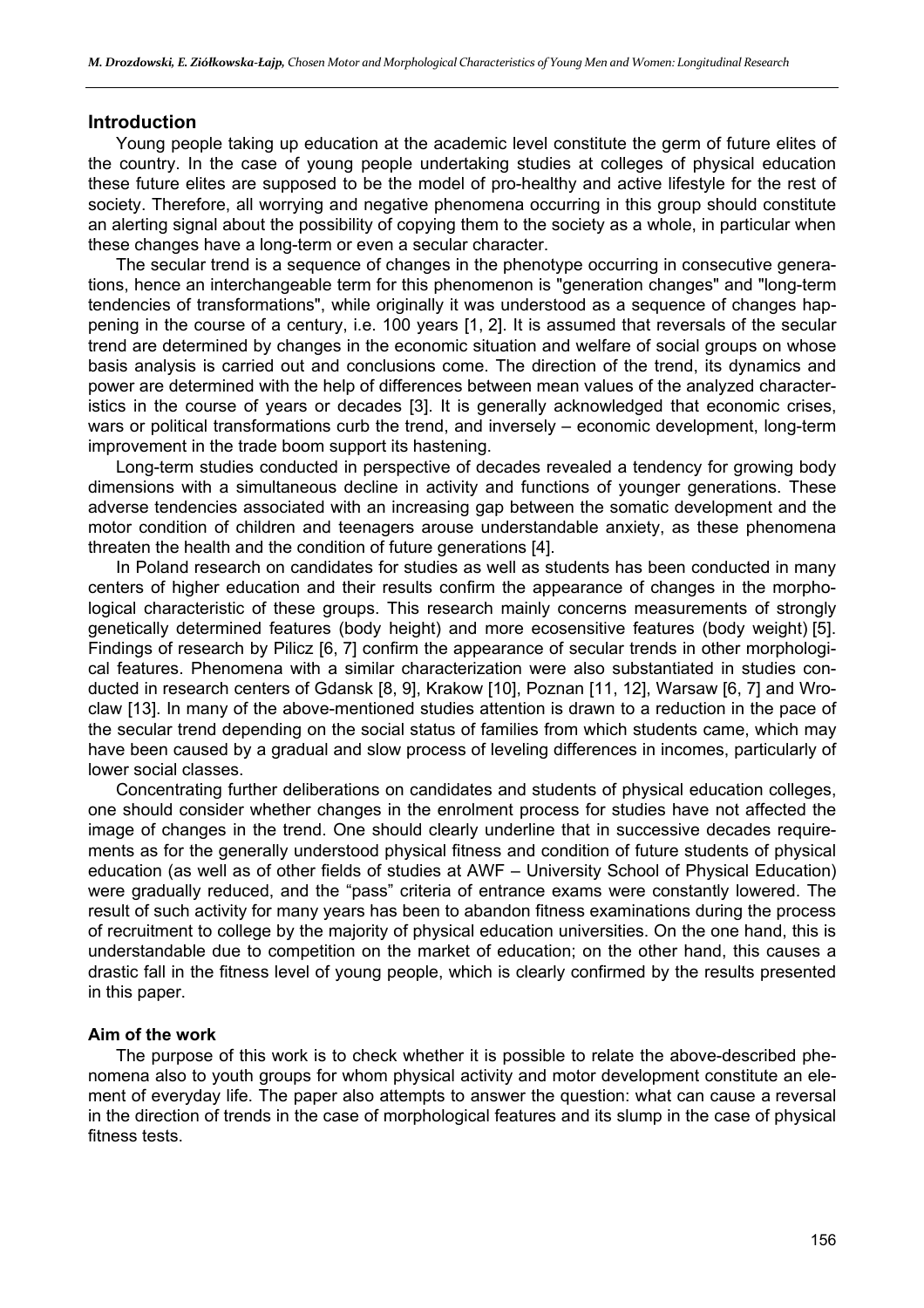#### **Material and Methods**

The material used in this study was taken from the Archives of the Department of Anthropology and Biometry of Poznan AWF. It comprises the results of anthropometric measurements and attempts in physical fitness tests of candidates for physical education studies at AWF in Poznan. Measurements of candidates at this college have been conducted for almost half a century; however, for the purposes of this study material gathered in the course of the last quarter of a century, in years 1983-2009, was used. These examinations were performed every year in the run-up period to entrance exams running in stages, and each time particular measurements were carried out by teams of employees of the Department of Anthropology and Biometry and of the Department of Gymnastics, throughout the majority of years in the same line-up and with keeping the same staff of test posts. In total 7,663 men and 7,368 women were examined.

| Year | 1983 | 1984 | 1985 | 1986 | 1987 | 1988 | 1989 | 1990 | 1991 | 1992 | 1993 | 1994 | 1995 | 1996 |
|------|------|------|------|------|------|------|------|------|------|------|------|------|------|------|
| M    | 239  | 303  | 304  | 296  | 229  | 293  | 238  | 935  | 249  | 232  | 130  | 378  | 274  | 256  |
| W    | 95   | 139  | 144  | 81   | 105  | 136  | 114  | 171  | 119  | 61   | 53   | 177  | 130  | 113  |
| Year | 1997 | 1998 | 1999 | 2000 | 2001 | 2002 | 2003 | 2004 | 2005 | 2006 | 2007 | 2008 | 2009 |      |
| М    | 233  | 220  | 205  | 321  | 364  | 457  | 489  | 490  | 274  | 190  | 190  | 14   | 208  |      |
| W    | 111  | 115  | 99   | 145  | 158  | 139  | 220  | 204  | 133  | 84   | 54   | 45   | 118  |      |

Tab. 1. Candidates' numbers in subsequent years of research.

In the study, candidates' body height and body weight and an attempt of the jumping ability measuring the dynamic power of lower limbs were analyzed (it was a test of height of the vertical jump) and a flexibility attempt measuring the range of motion in joints, determined by the depth of forward bend. Using measurements of the body and results of the vertical jump, the maximum level of anaerobic work was calculated – MAW [10, 14, 15].

In the analysis of metric features and attempts of physical fitness, arithmetic means and average standard deviation were estimated for individual series of examinations and arithmetic weighted means for the entire analyzed period of time. Shaping of the features in the time function was described graphically, and curves depicting the direction of trends were outlined with the method of polynomial approximation of appropriately selected ranks [16].

### **Results**

Figures from 1 to 10 present tendencies of transformations of the analyzed characteristics and the MAW index in the course of years 1983-2009. Arithmetic means calculated for individual series of examinations are presented in the form of points, and then in every case a polynomial curve of an appropriately selected rank was estimated, while the straight line presents the weighted arithmetic mean.

Figures 1 and 2 present the changeability of young persons' body height. A phenomenon of regression (or of stagnation) appears in both the examined groups: in the first decade in the case of the male group, while in the group of women such a situation is noticeable in the first five years of examinations. In consecutive years one can observe a progress of the average body height of male and female candidates, all the way till 2007, when a considerable slump in the direction of the trend line takes place in the male group and a bit weaker one in the group of women. One should also pay attention to the fact that in the group of candidates, except for two series of examinations (2004 and 2006), all averages fluctuated around the long-term average, while women's mean body heights were far more dispersed around the weighted average in the course of the entire analyzed period.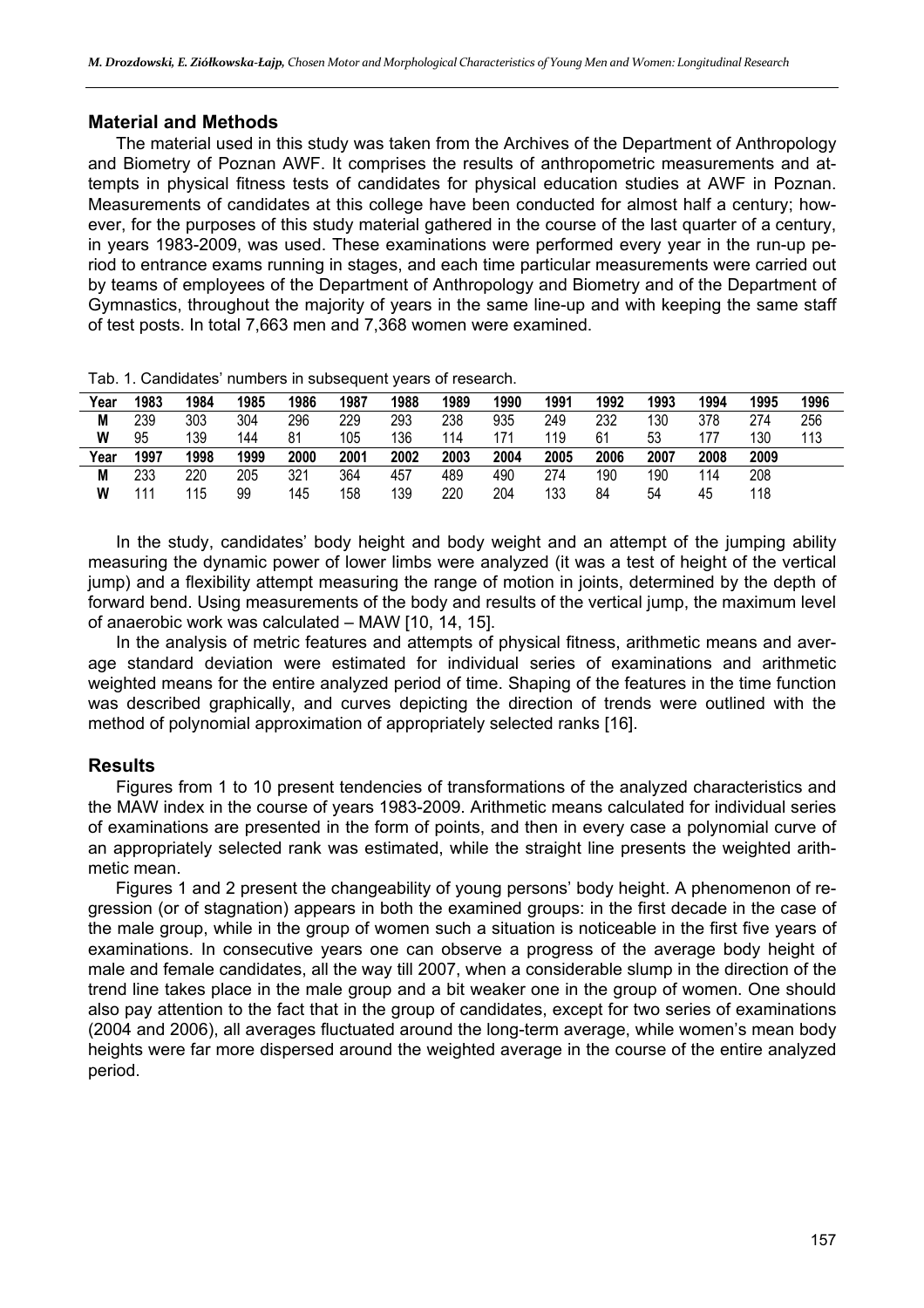



Fig. 1. Body height of the examined men Fig. 1. Body height of the examined women



Fig. 3. Body mass of the examined men Fig. 4. Body mass of the examined women

Body weight of men and women in the course of years 1983-2009 is presented graphically in Figures 3 and 4. In both groups the course of changes of these characteristics looked alike, and both lines of polynomial trends have the same course. In the first five years one can observe a slight reduction in the average body weight, but already since the turn of years 1987/88 there is a long stretch of progress, lasting uninterruptedly in both groups till the half of the first decade of the current century. One should only pay attention to the fact that in the case of men this phenomenon took a far more dynamic form than in the group of women. A fact that polynomial curves of both teams crossed the line of the long-term average precisely in the same year (1997) is also worth attention.

In the case of physical fitness tests, the tendencies of transformations appear totally differently from anthropometric features. In Figures 5 and 6 we can see the course of changes of the first of the studied features, i.e. flexibility. In the group of candidates throughout the first five series of examinations the average range of motion in joints was at a very similar level (also at the level of the long-term average). As we can see, throughout the next decade, mean values from individual series of examinations were above the average level only to assume values below this level in the next decade. However, curves of long-standing trends (in both groups) demonstrate progress in the mobility of joints from 1983 up to the early 1990s only to slump, i.e. achieve worse test results in the depth of the forward bend, in the consecutive years and decades. Differences between groups of men and women are observed only in the last three years of examinations, when in the group of male candidates a reversal of the trend line direction takes place, while in the group of women this tendency gets deeper.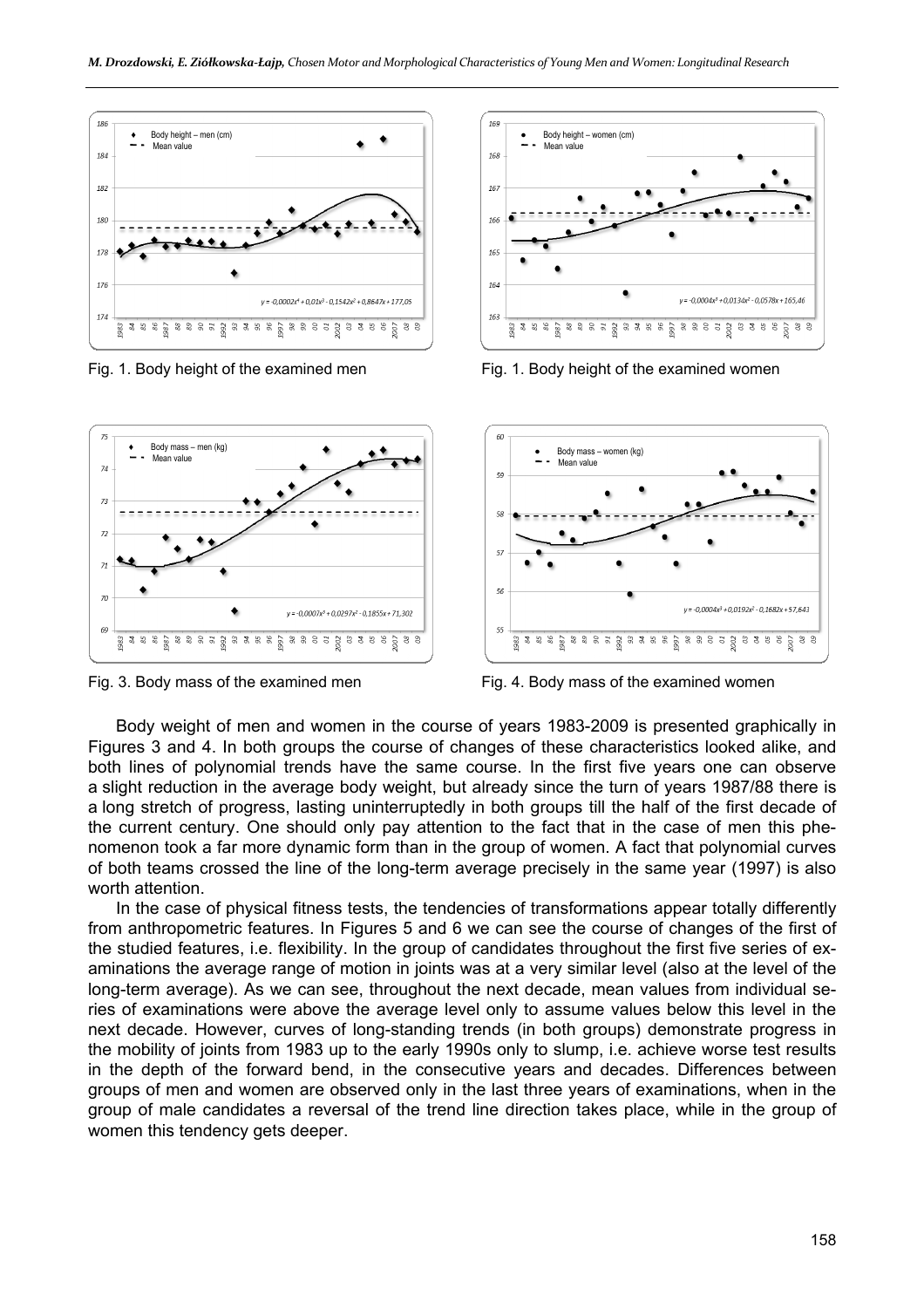



Fig. 5. Flexibility of the examined men Fig. 6. Flexibility of the examined women





Fig. 7. Jumping ability of the examined men Fig. 8. Jumping ability of the examined women

Tendencies of transformations of the test measuring explosive strength of lower limbs are depicted in Figures 7 and 8. These figures show a slightly different image from the previously observed feature, and they are also more diversified for both sexes. Since the beginning of the analyzed period till the beginning of the 1990s there is a slump in the group of candidates; simultaneously, only at the beginning of this period mean values from individual series of examinations regularly placed themselves above the long-term average. After 1994 some leveling of the average height of the vertical jump takes place; unfortunately, in three out of five last series of examinations the mean values are much below the long-term average, which causes a considerable "breakdown" of the trend line and a deep slump. However, female candidates for physical education studies demonstrate a slightly more stable level of the dynamic power of lower limbs throughout the entire analyzed period. The line of the trend presents alternating periods of progress and regress, which still invariably oscillate around the mean height of vertical jump for the entire period. Unfortunately, in the five last series of examinations we observe the same phenomenon as in the group of men, i.e. a significant and simultaneously very much worrying phenomenon of the breakdown of the trend.

The last figures (Fig. 9 and Fig. 10) present the level of the maximum anaerobic work, calculated on the basis of the height of vertical jump, which results in a strong correlation between both characteristics; therefore, tendencies of transformations in this case exactly reflect the described above image.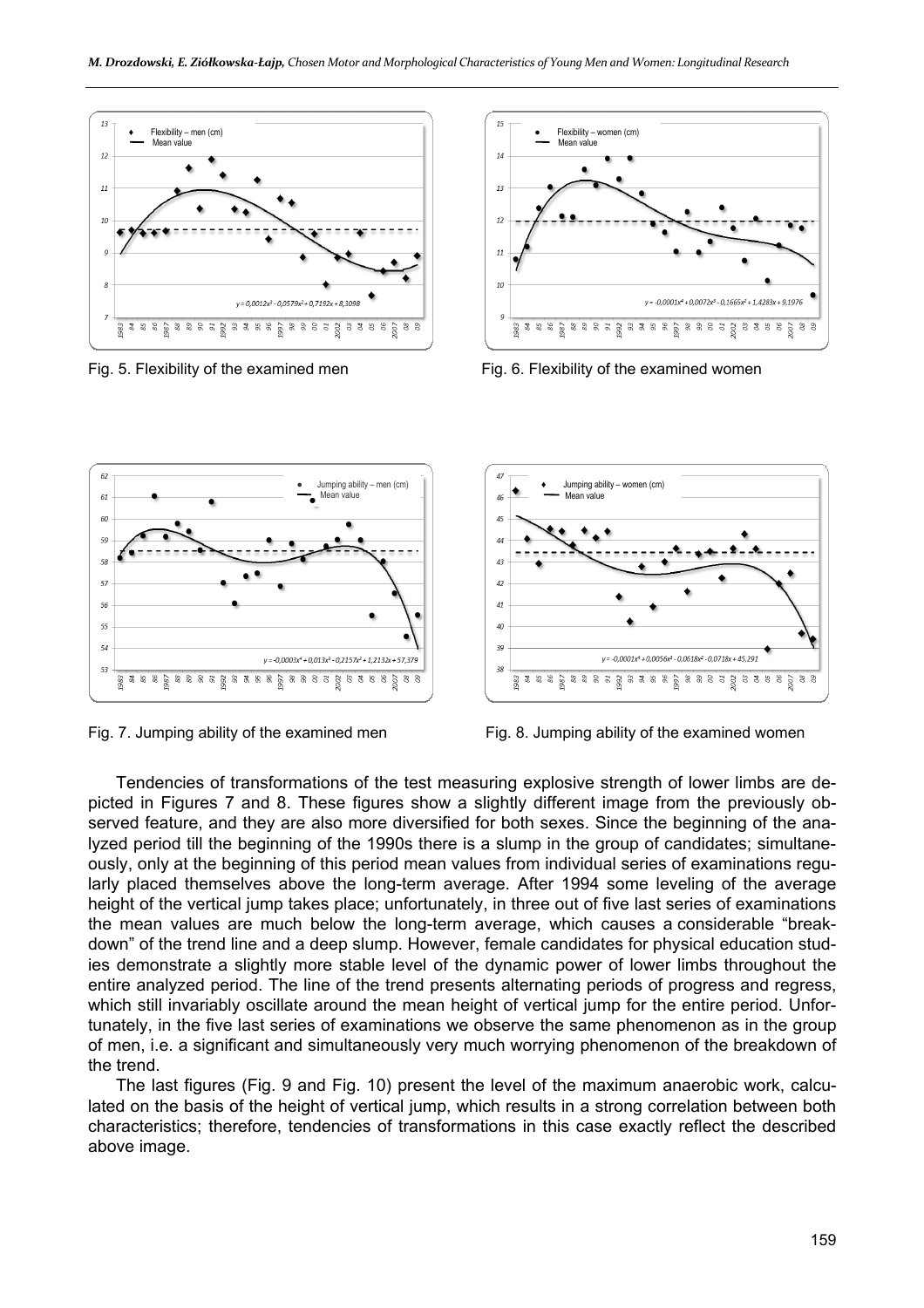

Fig. 9. Maximal anaerobic work MAW of the examined men



Fig. 10. Maximal anaerobic work MAW of the examined women

Also the calculated correlation coefficients between the discussed features were analyzed (Tab. 2). As we can observe at a statistically significant level (p=0.01), body height and body mass were interrelated in both the group of men and women. These relations had a directly proportional character and were very strong.

|   | Body height / | Jump A. / Body | Jump A. / Body | Jump A. / MAW | Flexibility / | Flexibility / |  |
|---|---------------|----------------|----------------|---------------|---------------|---------------|--|
|   | Body mass     | heiaht         | mass           |               | Body height   | Body mass     |  |
| М | $-0.670**$    | $-0.003$       | $-0.345$       | $0.759**$     | $-0.361$      | $-0.615**$    |  |
| W | $-0.736**$    | $-0.139$       | $-0.031$       | $0.925**$     | $-0.401*$     | $-0.302$      |  |

Tab.2. Pearson's simple correlation coefficients for the researched features

Observing the relation between the attempt of jumping ability and the body height, there is no value at the level of statistical significance; however, in all cases correlations assume negative values, which clearly shows that an increase in the two basic somatic features in these groups causes a reduction in the dynamic power of lower limbs. One should, however, point out that in the case of jumping ability and the body height within the male group and between the jumping ability and the body weight within the female group these relations are simply scarce, close to zero. However, the interdependence between the attempt of the jumping ability and the index of maximum anaerobic work is very strongly correlated in both the examined groups, also in both cases the values of the correlation coefficient were at the level of statistical significance (p=0.01).

In the case of relations between the flexibility test and the height of the examined men and women, one can see that in all the cases the relations were inversely proportional, that is increasing parameters of the body negatively influence the range of motion in joints. The strength of these correlations in all the cases fluctuates between an average and a strong strength of the interdependence.

#### **Discussion**

In the described analysis of test results collected in the Department of Anthropology and Biometry of Poznan AWF an attempt was made to answer a few questions, in the authors' opinion essential to describe the connections and relationships between motor development and the body composition of persons who aspire to undertake studies at a prestigious college of a sports profile as well as the causes and possible effects of such a state of affairs. These phenomena can intensify in the period of political transformation of the country as well as immediately following it even stormier transformation of lifestyle and eating habits. It is possible to suppose that in this case the transformation will particularly concern the generations who are growing up, being educated as well as already entering the production phase of their lives. The older generations, in the over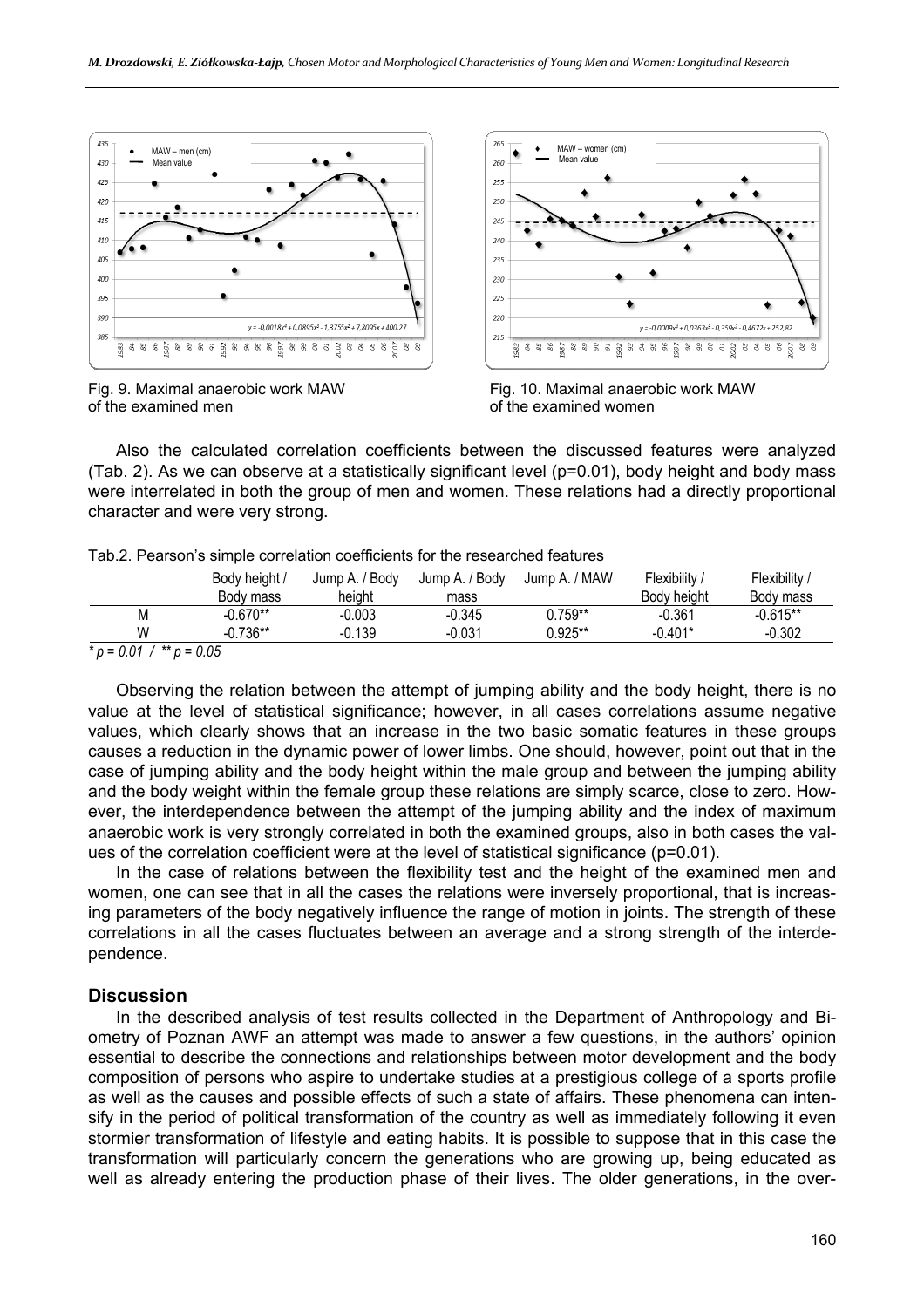whelming majority, already have defined nutrition habits and lifestyle, and changes are not a characteristic defining this group of society.

Mleczko and Januszewski [10] stated that an improvement in living conditions of the society is an agent of long-term tendencies of changes in specific environmental groups. In the studied subject matter there is a universal view that inter-generation changes appear much more firmly when a significant improvement in living conditions of the population takes place as a result of economic development of the country. Findings of many studies confirm this view, but, according to the present authors, it requires certain verification. The results presented above do not depict the discussed phenomenon in such a clear and transparent way. Findings presented by Dobosz [2] (period from 1979 to 1999) "confirm the long-known fact that successive generations of Polish youth are increasingly higher and grow and mature increasingly faster". Here a question arises: how is it possible when the first decade of this study fell for a period of a deep economic crisis in Poland, the time of restrictions on the majority of food stuff and supply deficiencies practically in every aspect of everyday life, while the studied features are ranked as ecosensitive. The research on candidates for studies at Poznan AWF confirm this thesis. After all, in the course of the 1980s we can observe distinct slowing down of the secular trend in both body height and body weight. It is possible to state that we are dealing at least with the occurrence of stagnation of the trend. In the mid-1990s a significant improvement in economic conditions takes place for the majority of citizens in Poland, and ecosensitive features in the examined group react almost immediately.

One should also pay attention to the fact that till the end of the 20th century the recruited students were mainly from intellectual families, and the percentage share of this group in the society as a whole did not exceed 5%. Subjecting the state of Polish economy to evaluation, and in its light the situation of intellectual families, one should not expect that this group enjoyed exceptionally favorable economic terms. Interpreting the achieved results, one should take financial capabilities of the family into consideration – they guarantee a young person's biological development – as well as a manner of their distribution by parents. Bielicki et al. showed in their study [1] that it is more advantageous for the development of youth in intellectual families [1].

The presented results of study demonstrated opposite tendencies in secular changeability of somatic and motor development among a group of young people enrolling into studies at AWF. Comparing the tests from the beginning of political transformation period and almost two decades after its end, one can notice tendencies for a significant slump in the dynamic power of lower limbs, the range of motion in joints as well as the maximum anaerobic work. Similar trends on a much smaller scale were noticed earlier in studies on the general population of Polish students [17, 18] and secondary school youth [19]. One should ponder what the cause of such a direction of the trend can be, particularly in the case of young people choosing a physical education college. One could suppose that results of physical fitness tests in this group will be characterized by the opposite direction of changes. According to the present authors, causes of this phenomenon should be looked for not in the economic situation of the country – as in the perspective of the state it is undergoing a constant and significant improvement – but in the change of the structure of the society, eating habits and lifestyle. Before the change of the system, the prevailing part of the society lived at a similar level, incomes of families were settled top-down and the free market economy did not exist. After the transformation this situation underwent a diametric change; freeing the economy caused considerable lengthening of working hours and a significant diversification of incomes of families, which, as a result, caused neglecting the education process of the growing up generations. Simultaneously, a media and computer revolution took place, which, in turn, brought about a change of the preference of spending leisure time by the younger generation from outdoor games and the bicycle to the TV set and computer games. These phenomena were, of course, overlapped by a significant improvement in economic conditions, which resulted in the increase in obesity of young people.

In the last section of the analysis of the problem, it only remains to mention and to sum up that the calculated correlation coefficients confirm in all cases the presented statements, and they depict the appearance of the "opened scissors" phenomenon while comparing the dynamics of longterm transformations in the somatic and motor development of candidates for studies at AWF.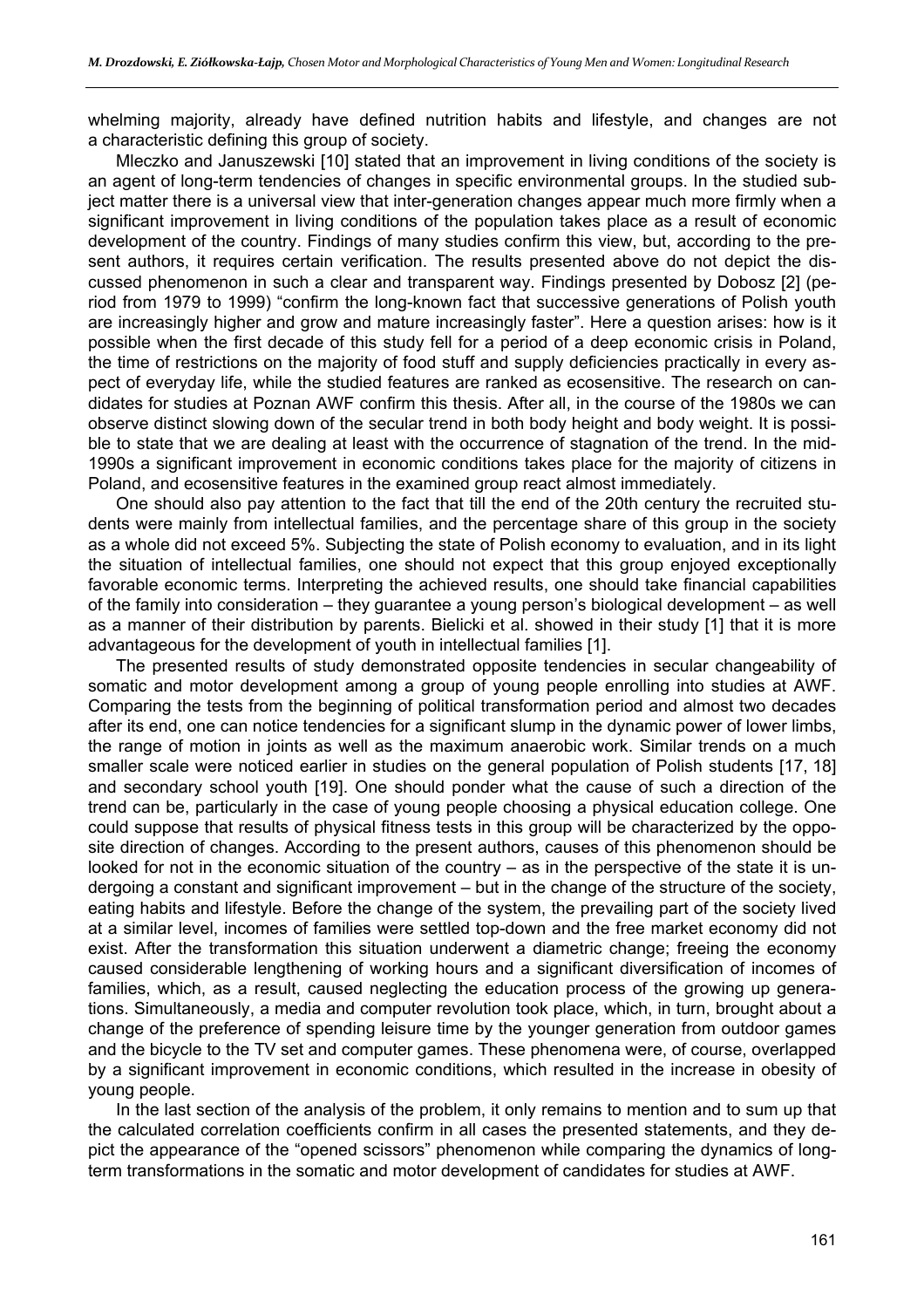### **Conclusions**

Summing up, it is possible to suppose that along with stabilization of the economic situation of the state one should expect maintaining the progress of the secular trend in the case of somatic features; unfortunately, at the same time we will probably observe a slump in motor development. It is a very pessimistic hypothesis, bearing in mind the fact that this regards a social group for which caring about motor development of next generations will be a target point in the future. The road chosen by the majority of colleges, which consists in a reduction in recruitment requirements for next generations of students, is dictated by economic factors which were necessitated by rules of the free market gained during the political transformation; simultaneously, the same free market can lead to a biological decline of the society, which probably was not a purpose of the transformation in itself.

### **References**

- 1. Bielicki T, Szklarska A, Kozieł S, Welon Z. Transformacja ustrojowa w Polsce w świetle badań antropologicznych 19-letnich mężczyzn [in Polish] [Political transformation in Poland in view of anthropological studies of 19-year-old men]. In: *Monografie Zakładu Antropologii PAN*. Wrocław: PAN; 2003.
- 2. Dobosz J. Trendy sekularne sprawności fizycznej młodzieży w Polsce [in Polish] [Secular trends in physical fitness of youth in Poland]. In: *Trendy sekularne na tle zmian cywilizacyjnych [Secular trends in view of civilisation changes]*. Warszawa: AWF; 2004, 55-74.
- 3. Bocheńska Z. Zmiany w rozwoju osobniczym człowieka w świetle trendów sekularnych i różnic społecznych [in Polish] [Changes in human personal development in view od secular trends and social differences]. Prace monograficzne, AWF Kraków, 1972; 5.
- 4. Pilicz S. Zmiany sekularne w rozwoju fizycznym i sprawności ruchowej studentów polskich [in Polish] [Secular changes in physical development and motor fitness of Polish students]. *Wychowanie Fizyczne i Sport* 1984;4:3-12.
- 5. Malinowski A. Trend sekularny i czasowa zmienność cech i standardów antropometrycznych Polaków w XX wieku [in Polish] [A secular trend and temporal change in anthropometric features and standards of Poles in the 20th c.]. In: Zagórski J, Popławska H, Skład M, eds. *Uwarunkowania rozwoju dzieci i młodzieży wiejskiej [Determinants of the development of rural children and youth].* Lublin: Instytut Medycyny Wsi; 2004, 707-715.
- 6. Piechaczek H, Łaska-Mierzejewska T, Skibińska A. Trend sekularny wielkości ciała studentów Politechniki Warszawskiej w okresie 25 lat [in Polish] [The secular trend in the body dimensions among students of Warsaw Technical University]. *Wychowanie Fizyczne i Sport* 1986;4:39-48.
- 7. Pilicz S. Trend sekularny wysokości i ciężaru ciała studentów Politechniki Warszawskiej w latach 1954- 74 [in Polish] [The secular trend in the body height and weight among students of Warsaw Technical University in years 1954-1974]. *Zeszyt Naukowy* /WSI, Koszalin/ 1979;6:21-25.
- 8. Pilicz S. Zmiany w sprawności fizycznej i w rozwoju fizycznym studentów w czasie I i II roku studiów (1981-1983) [in Polish] [Changes in physical fitness and physical development of students during the first and second year of studies (1981-1983)]. In: Pilicz S, ed. *Tendencje zmian sprawności fizycznej młodzieży akademickiej [Tendencies in changes in physical fitness of academic youth].* Warszawa: AWF; 1991, 6, 7-11.
- 9. Rogowska E. Trend sekularny wysokości i masy ciała młodzieży studiującej w Akademii Wychowania Fizycznego w Gdańsku [in Polish] [The secular trend in body height and mass among youth studying at the Academy of Physical Education in Gdańsk]. In: Rożnowski F, ed. *Biologia populacji ludzkich współczesnych i pradziejowych [Biology of contemporary and prehistoric human populations].* Słupsk: WSP; 1992: 373-384.
- 10. Mleczko E, Januszewski J. Long-term trends in changes in physical and motor development observed among Cracovian students. *Antropomotoryka* 2009;46:65-79.
- 11. Deckert A, Kobielski B. Charakterystyka somatyczna oraz sprawność fizyczna studentów Akademii Medycznej w Poznaniu w latach 1974-75. [in Polish] [A somatic characteristic and physical fitness of students at Medical Academy in Poznan in years 1974-1975]. In: Drozdowski Z, ed. *Wartość biologiczna młodzieży akademickiej Polski*. *Materiały konferencyjne Poznań 27 września 1976.* Monografie nr 91. Poznan: AWF; 1977, 39-47.
- 12. Ziółkowska-Łajp E. Studia tendencji przemian cech morfologicznych uwarunkowania i skutki w świetle badań wieloletnich [in Polish] [Studies on tendencies in changes in morphological feature: determinants and effects in the light of long-term research]. Monografie, 336, Poznań: AWF; 1999.